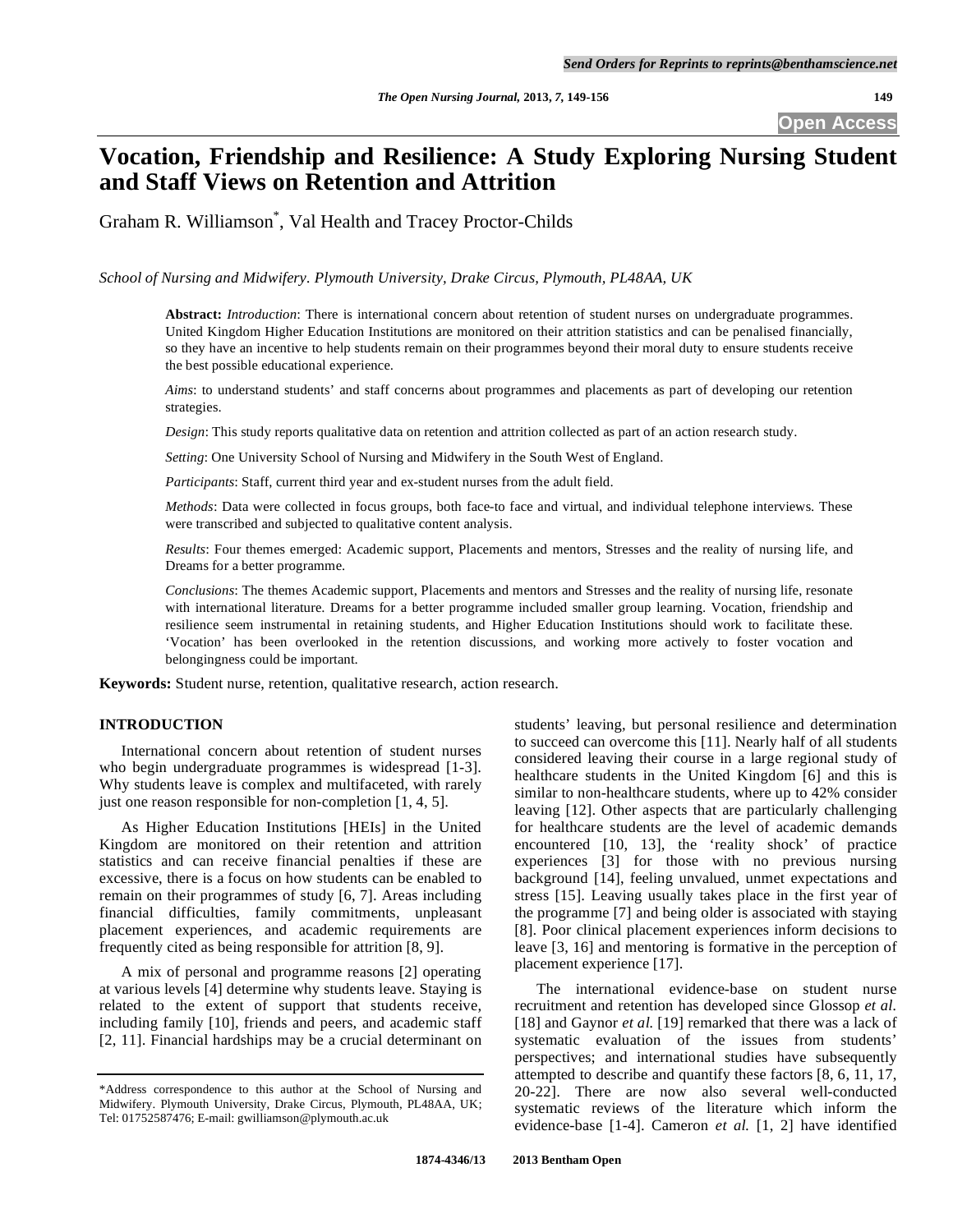from the literature reasons why students stay [2], and reasons why they leave [1]. They note that retention studies are fraught with methodological problems, including data inaccuracies and low response rates, but believe that leaving early may be attributed to students' failure to understand nurses' roles, leading to dissatisfaction with programmes, whilst attrition later in programmes may be attributed to a combination of personal factors that culminate in a personal crisis [1]. Concerning reasons for staying, personal commitment and good support are essential, although 'support' is rarely explicitly defined and identification of failing students is problematic. Partnership between students, placements and HEIs requires strengthening to ensure that support is optimal [2]. For Unwin *et al.* [4] attrition is a complex phenomenon but central is the concept of engagement or lack of it for students, as this influences retention, particularly when allied to personal and organisational factors. In 2012 Eick *et al.* [3] also found poor quality reporting of retention and attrition studies still to be an issue in the literature, but that studies investigated personal reasons for leaving, demographic factors, and students' attributes. There was no single reason (related to placements) why students chose to leave, but being a young or a male student were major factors, along with being exposed to unpleasant placement experiences, the attitudes of placement staff, and lack of support. Perceptions of the nursing profession and practice assessments were also factors in placement-related attrition.

 Improved pastoral support and consideration of a wide variety of supporting activities and behaviour are recommended to help students stay [4, 8, 11, 13], with 'belonging' a crucial concept in understating why they stay [12] and specific university welcoming' activities noted as useful on entry [12, 23].

 It is in this context that we designed our study to investigate the issues facing our students, how we could better foster a sense of belonging and suggest what we could do to alleviate their concerns and help them to stay. It is only recently that literature records processes and support offered to students [12, 20], rather than making recommendations based on research, and we sought to understand students' and staff concerns as part of developing our retention strategies. It is clear that students and staff have differing perspectives on student support and we sought to get a fuller picture of the issues by including both sets of stakeholders.

#### **AIM**

 To understand students' and staff concerns about this pre-registration nurse education programme and placements as part of developing our retention strategies.

# **MATERIALS AND METHODOLOGY**

#### **Study Design**

 This paper reports qualitative data on attrition and retention gathered as part of an action research (AR) study. AR is a process of inquiry used to investigate issues by direct involvement with those experiencing them, to develop solutions based on collaborative, democratic processes and active participation by those involved. AR is a sequence of events and an approach to problem solving which contributes to knowledge and understanding [24] which can embed

change within organisations [25]. We were mindful that personal motivation and aspiration were important to student nurses [8], and wanted to engage them in designing the future for their colleagues, and so we used Appreciative Inquiry [AI] [26] as a guiding principle of study design and data collection. AI uses a four stage process involving discreet but interconnected phases of Discovery, Dream, Design and Delivery [27], with data collection taking place in face-to-face and virtual focus groups, and individually, for the Discovery and Dream elements, and a Steering Group for the Design element. The study was designed and conducted as an action research study, however this article reports qualitative findings from these initial three elements, and so the Delivery phase will be reported separately.

#### **Recruitment and Sampling**

 Participants were recruited via School email addresses for current students and staff, and by post for ex-students. Key staff stakeholders invited to participate (n=38) were Nursing Programme Leaders, Recruitment and Marketing staff, and Placement Development Team members (PDT, our structure for practice-based support of students and their mentors). All (n=134) current third year student nurses from the adult field were invited. We also invited to a separate group (n=80) students who left their programmes early ('early leavers') between 2007 and 2012 (we did not ask those who were discontinued for academic and/or practice failure).

#### **Data Collection and Analysis**

 We ran three separate focus groups, one with current adult field students, one with ex-adult field student nurses, and one with staff. To encourage participation from those living remotely from the main campus we ran two virtual focus group using live interactive webcasting with a secure web discussion board, and individual telephone interviews. The virtual focus groups were instigated based on our experience using this technology for teaching (Williamson *et al.* 2009), where we found webcasting acceptable to reach students in widely dispersed geographical areas.

 A schedule of questions was agreed between the research team, based on common ideas from the literature (see Table **1**), which ensured that the schedule of questions was established by the researchers to have face validity. They were made relevant to the different groups at each data collection event, meaning that the questioning made by the research assistant was slightly different but on similar lines and Table **1** is included to illustrate the areas covered. The questioning explicitly concerned factors that encouraged students to stay or leave, this was clear in the participants' letters and the research assistant explained and reiterated this at the start of data collection.

 All data were collected between Sept and Dec 2012 and were recorded and transcribed. Content analysis was undertaken emerged [28] to extract meaning from this body of textual data to draw inferences. Initially, codes were identified in the transcripts, and from there key themes and subthemes emerged [28]. In order to maintain rigour, codes were generated from the data by two researchers, and themes compared and agreed following discussion. This is a key step in establishing the reliability, dependability and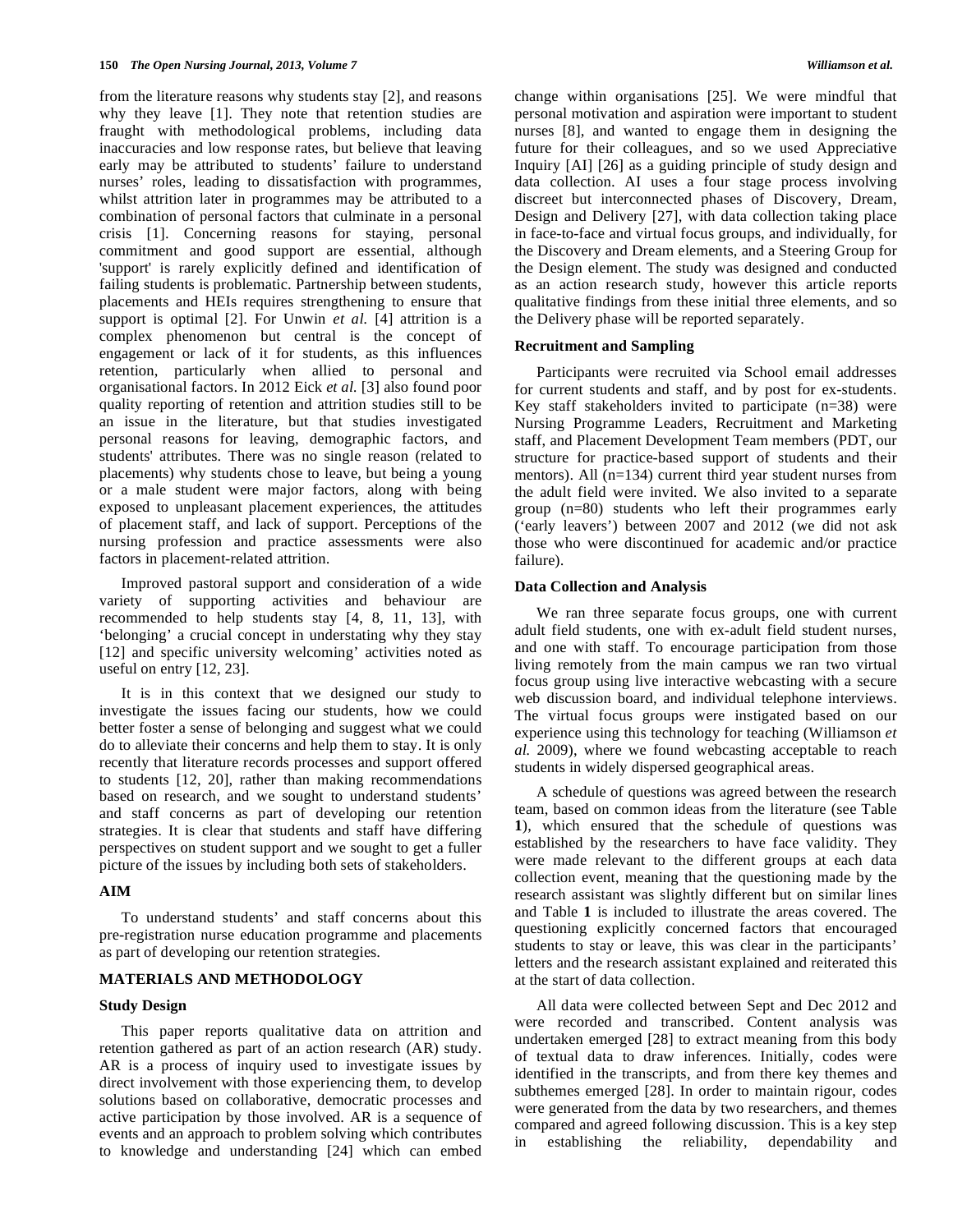trustworthiness of qualitative research findings [29] and ensured that the results were not biased by the research assistant's exposure to the students, or the principal investigator's exposure to the literature and programme knowledge.

#### **Table 1. Schedule of Questions Used in Data Collection**

- Academic issues & support
	- o How important to you is academic support & from whom do you receive it?
	- o What academic pressures are there?
- Individual Personal/family Circumstances
	- o Are there any particular issues like finances, family commitments, travel, stress and so on that are relevant?
- **Personality** 
	- o Agreeableness, conscientiousness and perseverance are mentioned, as are determination and stubbornness. What do you think?
- **Placements** 
	- o How does placement experience influence your decision to stay?
- The reality of nursing life
	- o Some people find that they just did not understand the difficulties and pressures that nursing work can bring. Has this happened to you? If so how did you overcome it?
- Overall, what is keeping you here/made you leave?
- Ideal situation: if you could dream or imagine the ideal situation for you personally, what would have helped you most over the course of the programme

 This paper reports qualitative data related to attrition and retention and the action plan will be reported separately as part of the Delivery phase of the AR study.

### **Ethical Issues**

 Ethical approval was gained from the Faculty Staff Ethics committee. Written consent was secured from all participants, with the consent form and participant information sheet available to participants in advance of data collection. Assurances were given that data would be used anonymously, that participants had the right to withdraw data at any time before publication, and that nonparticipation would have no adverse consequences for their employment or study.

#### **RESULTS**

 Attendance at the focus groups was as follows: six current students attended one focus group with two at a virtual focus group; two ex-students attended another focus group, with a further single phone interviewee and a single attendee at a virtual focus group, and six staff at another focus group. One virtual focus group did not receive participation.

 In total eight current students, four ex-students and six staff attended. Following these groups, a single mixed steering group combining these stakeholders (n=8) met in Dec 2012 to discuss and agree a strategy for service improvement in the form of an action plan.

 Three of the research team were longstanding employees of the faculty, and two were in senior managerial positions, so in order to protect student and staff anonymity, and to

ensure authentic data, we did not collect full democratic details of the sample, and the research assistant promised the participants that there would be no disclosures of personal information that might identify them to us. All the current students were third year student nurses who had undertaken a variety of placements in the acute sector as well as the community. Of these eight participants one was male. Of the ex-students, all four were female and had not reached their third year. Of the six staff, all except one was female and all were experienced in their roles, meaning that they had considerable career exposure to students and student support. Of these six staff, four worked full time for the university, and two were engaged in clinical support roles primarily in their NHS trusts with honorary contracts with the faculty. At the steering group, there were two current students (one male), no ex-students and four staff (none male). In addition, three members of the research team were present.

 Four themes concerning reasons for staying or leaving emerged from the data: Academic support, Placements and mentors, Stresses and the reality of nursing life, and Dreams for a better programme.

# **Academic Support**

 Academic support was reported by students as being variable, with examples of supportive help with academic work but some examples where the students were dissatisfied with the quality and quantity of feedback they received about assignments. Where academic support was reported as being good, this was related to the students' ability to ask for help. Informal peer support was noted as being important and useful in student retention by current students and staff. This was particularly the case where students had formed friendship groups with whom they shared information and supportive activities throughout the course.

> Current student 1: [When you feel] 'I really don't want to do it now' [complete the course], the only thing that will bring you back is your friends that are on the course.

> Current student 2: 'Oh you're feeling the same, ok that's nice', so, there's two of us feeling [bad]. The amount of train journeys home me and [name] had and we'd be like crying, but laughing at the same time.

 When friendship groups are not supportive students struggled academically.

> Early leaver 1. I found people [other students] would ask you for help but they weren't very keen on sharing their own ideas…they were very focussed on their own work.

 Current students and staff mentioned as helpful the newly-instigated Peer Assisted Learning Scheme (PALS) in which second years provide support for first years. Staff noted that a sense of belonging was difficult to foster in a large campus with large student numbers, and the experience of nursing students was different from that of others because of the duality of academic life and clinical practice, with its unsocial hours and shift work.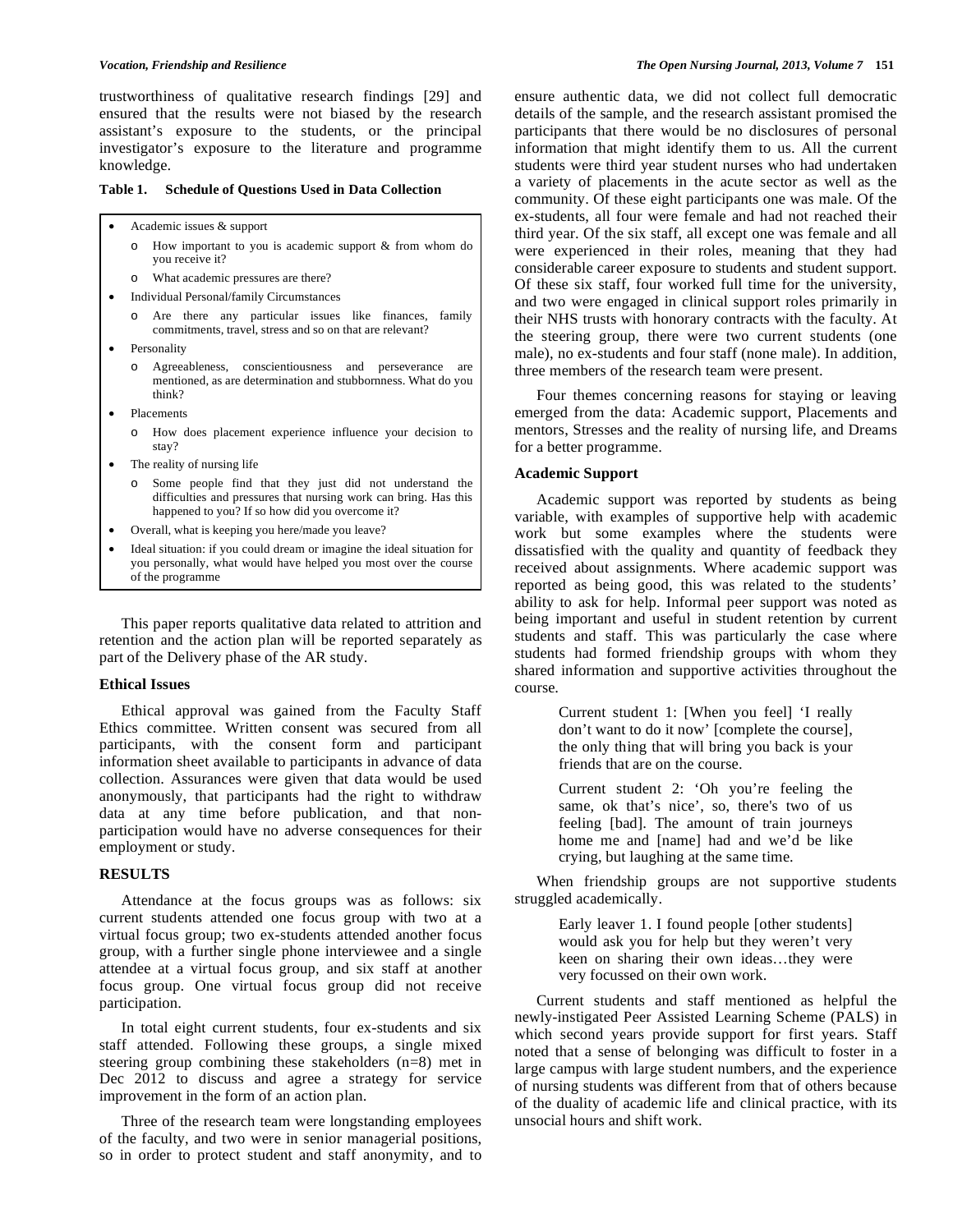Staff clearly identified that student support was dependent on their coming forward and engaging with university-level provision.

> Staff member 1. Our students do get support from Learning Development [part of the University support structures with a remit to offer advice and guidance to ensure students are successful in their studies] in terms of essay writing skills and critical analysis and so on. Again it is something which is voluntary that they go and access or we suggest that they might like to. And interestingly Learning Development also say that a vast proportion of the students they get are nursing students.

 Support for dyslexic students was an area where staff identified that the University excelled and if students would present for assessment a great deal of academic support was forthcoming.

> Staff member 2. There's confusion over the dyslexia versus academic ability…if you have that academic ability, the dyslexia support will make a huge difference. And you can adapt to that and find strategies to deal with that. If you are less able it is more difficult.

 Whilst all students, early leavers and current, wanted more support, it seems as if the early leavers found the academic demands more bewildering and were more likely to feel intimidated by lectures, university and other students, and this contributed to negative feelings about leaving.

> Early leaver 1. Some people were really academic [meaning studious].

Early leaver 2. Or just really knowledgeable about nursing because they had done care work for 20 years so they really knew all about it. And I had never done any so I just sat there and they were talking in depth about diabetes or something like that and they'd done this super human presentation in two hours. And you are like sitting there just feeling totally stupid, so you just like keep quiet and just don't admit you haven't got a clue.

 Early leavers found it difficult to organise their study time or practice adequate time management, and had not accessed University level help to achieve this.

> Early leaver 1. It was difficult for me, I think that's something to do with time management. It ended up where I had left it maybe a little bit later than I should have done.

 Current students noted that plenty of academic support was available.

> Current student 3. There's lots of support in the library, it's valuable. We have had a little part of a lecture each year where someone from the library has come in and talked to us about things like that, including time management.

 Staff focus group participants also said that personal motivation and organisation were held crucial to students'

successfully completing the programme. The term resilience was used repeatedly by staff as a reason why some students stayed and others left. Lack of engagement, personality factors and lack of personal assertiveness contributed to poor academic performance.

> Staff member 3. Certainly there are quite a number of students who don't access the academic support which is available.

> Staff member 4. And they are usually the ones who need it.

> Staff member 1. [The poor students are] often the students who need you most who don't turn up forget to come to tutorials.

 Some students and staff saw potential for Skype communications to overcome long distances and establish regular contact with their personal tutors.

## **Placements and Mentors**

 Current students discussed their experience of mentoring as variable in placements. Staff noted that the demands on practice mentors were high, and that clinical pressures and short staffing could explain the apparent unwillingness of some to carry out the role. Some students mentioned that some mentors did not seem prepared or willing to undertake mentoring.

> Current student 1. You had to explain the [assessment of practice documents]. This is what we need to do. This is what this means. Like tell them what to do.

 This apparent disorganisation in mentor allocation and availability could have consequences for students' achievement of practice outcomes.

> Current student 2. But I have had the complete opposite, I have had brilliant mentors all the way through. I have loved every single placement. And, they have not been the best placements but I have enjoyed them. I still keep contact with them all.

 Students who had stayed on the programme said that there was something intrinsic about nursing work that kept them going when the academic side of programmes or the perceived lack of support from academic staff or mentors made them feel like leaving. Staff used the term vocation to indicate a quality of commitment to nursing that they believed persisted in today's healthcare and HEIs.

> Current student 4. Something that kept me on the course, not academia at all, it's the patient side, being able to go out onto placement…last year I was privileged to see an organ retrieval from a patient that had passed away, it's those sort of tasks you get to see... they humble you; you get to spend the last few hours with a patient's life.

 For early leavers, poor placement experience was the point at which they decided to leave, and was clearly a factor in their attrition.

> Early leaver 2. I wasn't happy in my placement and it got to the point I just couldn't face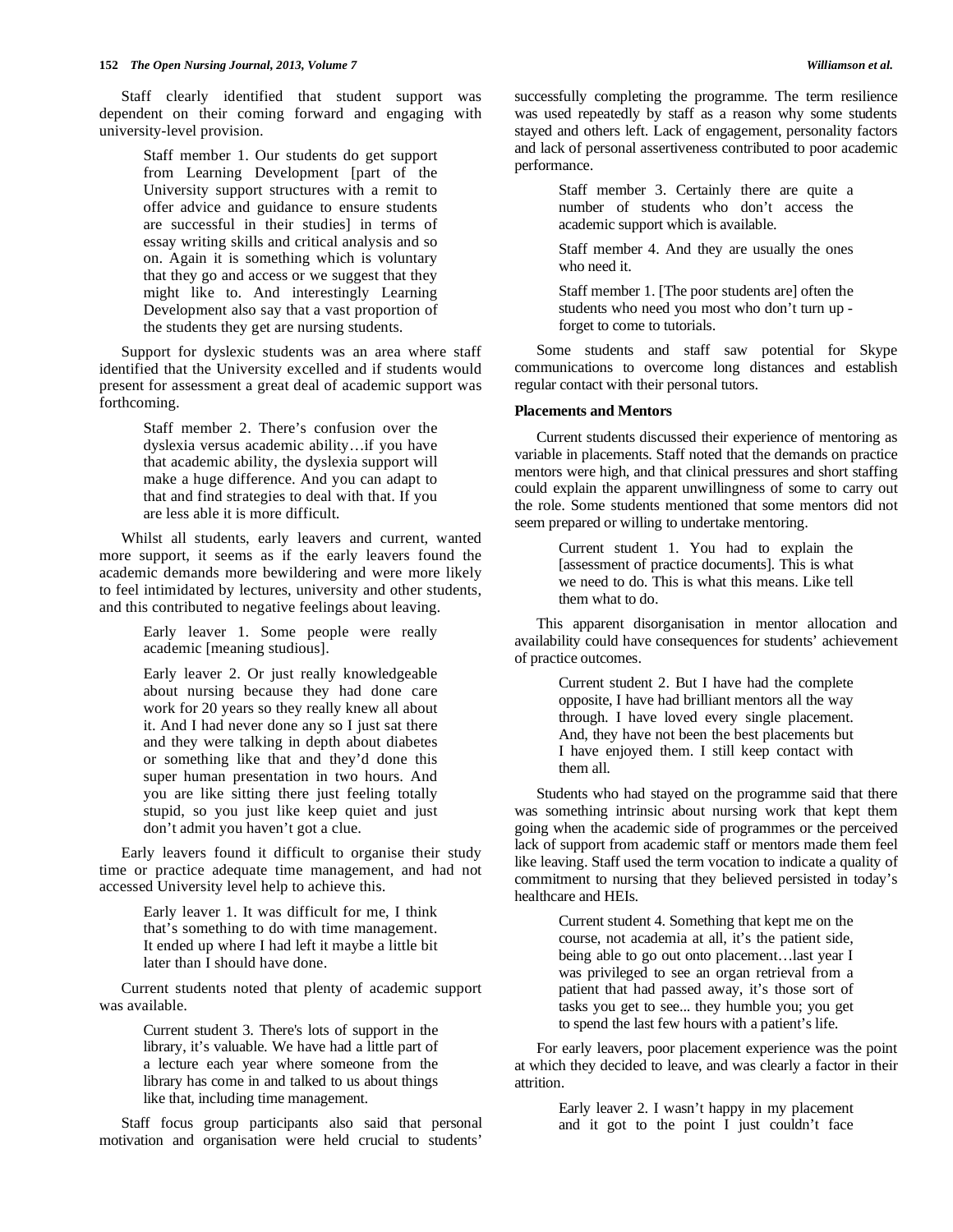going…I just thought, I can't be bothered, and my car died, so I couldn't get to my placement.

Early leaver 1. So that really put me off. The placement was fine, the residents were fine, quite a few of the nurses were really nice, but some of them, really put me off it. Like being horrible.

 For these ex-students it would appear that the intrinsic or vocational aspects of nursing care were not sufficient to motivate them to succeed despite setbacks. They also seemed not to appreciate that their early placements provided a learning environment for fundamental nursing care, and they were unfulfilled in their work.

> Early leaver 2. Then you start to think 'Oh maybe they don't think I am capable of doing a drugs round'. So then that knocks your confidence even more. Because you are thinking 'Oh they aren't getting me to do clinical stuff because they don't think I can'. They are just leaving me doing like feeding or changing or what have you. Making beds, because you know, is that nursing?

 Early exited students also discussed their lack of assertiveness in relation to placement mentors and would have liked some training in that respect, describing themselves as too timid.

Financial difficulties were related to travel to placements:

Current student 3. Financial things are a really big aspect of why people would leave, because some people just genuinely can't afford to do it. And I know we do get quite a lot of support, we get out bursary and we get like travel refunded and you know whatever else but sometimes it's just not enough.

Current student 5. It's a real struggle, because if you don't get a bursary then you don't get your travel expenses paid. And when you are working at a distant placement and you are travelling 25 miles each way, each day, and you are not getting that petrol money paid back.

 The concern from the staff focus group, which included university lecturers and PDT NHS clinical staff, was the need for strong mentors who would uphold standards in practice, and how PDT members routinely visited students in their placements to try to be proactive and identify issues of concern with students at the earliest possible opportunity.

> Staff member 5. Problem mentors, we all have some, but I totally agree that they are definitely on the demise…we are whittling them out as we know about them and we just don't use them.

## **Stresses and the Reality of Nursing Life**

 Students noted that the course could be all consuming, with little time for social life or other activities because of the academic and practice demands not experienced by other students, and that this had an impact on current students' sense of belonging to the wider University community.

Current student 1. They call it a degree but it's not. Like it's a degree but... we are not really part of university life.

 Nursing was discussed as difficult and occasionally upsetting, and on top of the academic demands the cumulative effect could be stressful.

> Current student 1. [On the way home] you are explaining your day and you can't believe [it] no other 19 year old had ever done this before, and you are laughing at it, but then we are crying because we are so stressed and tired.

 Current students discussed their views of how students might be better prepared for the reality of nursing life before they started the course. It was acknowledged that it was difficult for teenagers to get experience of nursing work, but this was seen as potentially valuable to avoid 'reality shock'.

> Current student 4. You should have to do some sort of experience in health care before you come onto this course. 'Cos the number of people that have left… they have said 'I didn't know what to expect.'

 The reality of placements and being unprepared for their demands was discussed as a substantial part of the decision to leave by the early leavers which, combined with other experiences was the final straw.

> Early leaver 1. You know it is going to be intense. I was 'oh it will probably be a four week placement and another four week placement', I didn't realise it would be a six week placement followed by a 12 week placement. So that was me, not really looking into it.

 Staff identified that students expectations of how the programmes would run was sometimes unrealistic and that that caused problems when the reality was understood, and this contributed to attrition.

> Staff member 5. Some people maybe come into nursing with 'rose-tinted glasses', about what nursing actually [is like]...Then they get into placement and see nurses that are undervalued and underpaid and overworked and doing lots of things that take them away from patients, and maybe they are thinking 'actually, is this something that I want to do?' 'This is not what I came in to do.'

# **Dreams for a Better Programme**

 Students mentioned better facilitation for academic and practice support in relation to how they wanted to change things for the better.

> Current student 2. Come together in small groups, have discussions of any problems we've had on placement, any things we have had to deal with. And like, I want my lecturers to be empathetic with what I am going through.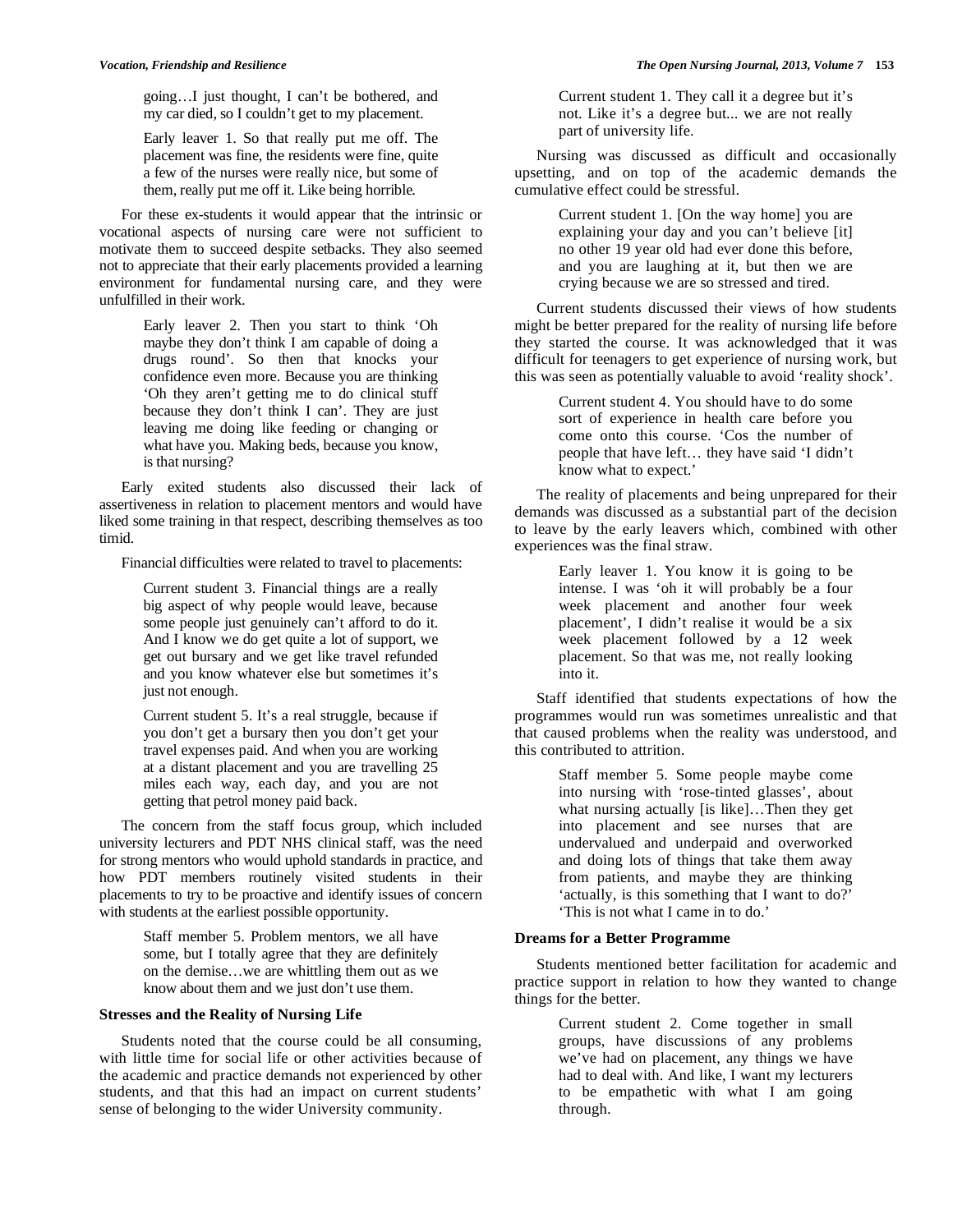Current student 4. With the fact that you get these sort of things, people dying is a prime example, and it's not always peaceful, it can be very, very traumatic, to have this discussion group where every couple of weeks you could get together.

 This role was noted as being usefully taken by a senior student, with a buddying relationship established in year one.

 Students raised specific issues about being placed at long distances from their home, and were clear that the early starts had a detrimental impact on their ability to achieve in practice. Travelling long distances could even be dangerous

> Current student 2. Oh there's a nice pull in [town named]. Like a place where the lorries go, I had a pillow and a blanket in my car, and I would pull over and sleep for half an hour because I couldn't stay awake [after nightshift].

## **DISCUSSION**

 In common with other studies, our students and staff have discussed a number of issues indicating that decisions about staying or leaving nursing courses are complex and multifaceted, particularly regarding academic support, placement and mentors, finances and travel, and stress and the reality of nursing [1, 4, 5]. Similar to the literature, our students believed that friendship is an important determinant of their programme performance [8, 11] whilst lack of peer support and large cohorts has been noted as a factor in students' isolation and lack of belonging [2]: institutions that foster a sense of belonging generally retain their students more effectively than those that do not [12]. The need to belong exerts a strong influence on thought processes, emotions, behaviour, health and happiness; without it people experience diminished self-esteem, increased stress and anxiety, depression and a decrease in general well-being. Nursing students' motivation, self-concept, confidence and future career decisions are influenced by the extent to which they experience belongingness [30, 31]. Findings from this study suggest that friendship groups are important in building belonging, and where these are not strong, students are more inclined to leave. One issue mentioned in the theme Dreams for a better programme was having small groups, meeting regularly to debrief and share experiences, and this belief in the efficacy of small group work is reported elsewhere [13]. These have been established at this university and others in the UK through the national PALS scheme, where second year students are trained to run informal support groups for first years. PALS can support placement learning, particularly for novice students, and has been demonstrated to reduce feelings of social isolation in clinical placements, helping them to cope with the challenges and reducing the factors associated with attrition [32].

 Another factor in attrition is students not engaging with proffered support, and in this study early leavers reported not engaging, and were also less assertive in their outlook compared to those who stayed. Staff also strongly expressed the view that lack of engagement with available learning resources was important for those weaker academic students. It maybe that these early leavers who had not engaged with

support had unrealistically low expectations of the academic demands of the programme, and that this disparity between expectations and reality are an element in their decision to leave [4, 13].

 Personality factors have been shown to be important in retention, and while assertiveness is not frequently cited, self-efficacy, ability to cope with stress and emotional intelligence have been researched [3]. Our staff used the term resilience to indicate a necessary feature of students' personalities, that went beyond high motivation to indicate a 'stickability' when faced with nursing's heavy challenges. Resilience has been identified as a complex characteristic of individuals encompassing the personal qualities that enable a person to thrive in the face of difficulty; it can be learned and is promoted by family bonds and external support systems, whilst qualities of personal resilience include the ability to seek others' support, and optimism [33-35]. Resilience has been described as key aspect for health professionals as it enables them to adapt to and deal with high workloads, stress and rapidly changing patient care; arguably so important that it's development should be a priority for students as it is linked to personal identity [35]. High resilience has also been noted as essential in retention [11].

 A unique finding from our study was that students talked about intrinsic rewards from patient contact and staff talked about vocation as a reason for staying. 'Vocation' means a strong personal belief that one has been called to carry out some specific occupation, having been chosen in some sense. It is frequently given religious connotations. A nursing vocation implies dedication to assisting another who is disadvantaged in some way and the nurse responds with personal virtues of compassion, care and concern [36]. Having a 'vocation' or a 'calling' to be a nurse is a concept that has lost ground as nursing attempts a professionalising project and moves away from gendered [37] or religious [38] explanations of why people want to care for others. It may be that there is a tension between a previous view of student nurses as complaint and steeped in hospital ritual and tradition, compared to the questioning, critical thinking nurses that are the goal of modern university education [39], and thus relying on notions of vocation for retention may be counterproductive if this concept is not compatible with contemporary healthcare practice. However, forming a professional identity is important for student nurses, who are neophyte practitioners and a sense of calling maybe central to that [39], particularly as there is a strong expectation amongst the public that the values of compassion and care are still foremost for nurses [36]. The concept of vocation and the application of these values are seen as a counterbalance to impersonal, mechanistic care [40]; successful students attempt to match these ideals.

 Moreover, having a low sense of vocation is associated with predicting attrition [41], and this corresponds with our early leavers, who seemingly did not find that the intrinsic rewards of patient care overcame the many discomforts associated with placements, mentors and academic life. However, vocation does not appear in any of the systematic reviews of the literature [1-4] as important in attrition or retention and so it seems to have been overlooked recently as a motivating factor amongst student nurses.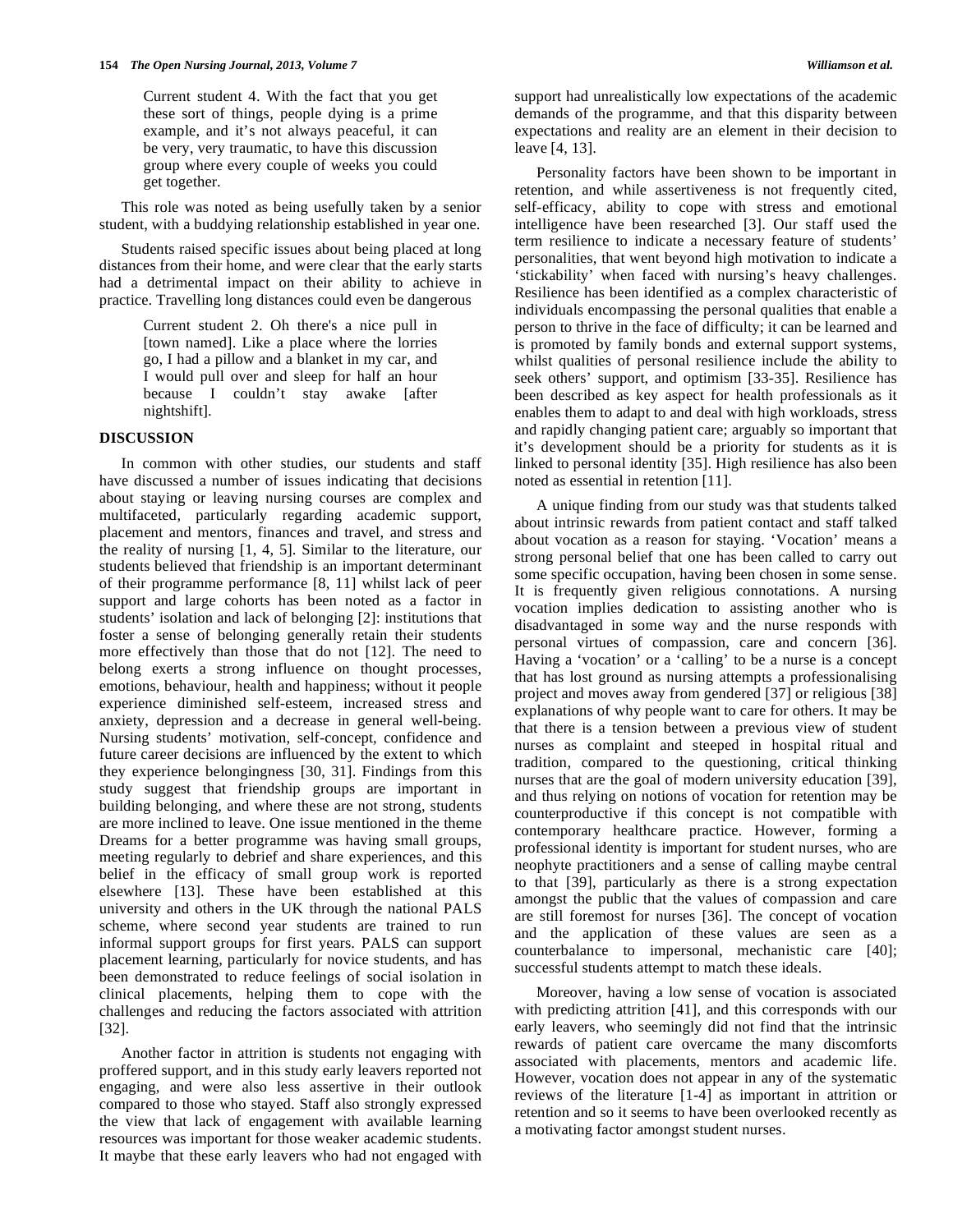Retention is rightly a serious concern for nurse education HEIs, and improving the student experience to help them to stay is laudable. However, some attrition will always be necessary because programmes leading to nursing registration must be able to discontinue students who cannot meet the appropriate professional standards. In the UK, the Nursing and Midwifery Council [42] has a statutory duty to regulate nurse education and standards for the profession, and lays down specific competencies to be achieved during programmes and at the point of registration. These are part of its duty to protect the public, and it is essential that HEIs adhere to these standards in pre-registration programmes, meaning that some attrition is necessary and can be seen in a positive light. Students may change their minds about their career choices and decide that nursing is not for them, and this can be viewed positively as the student can move on to a preferred occupation, leaving patients and clients to be cared for by nurses making active choices to continue their careers.

## **LIMITATIONS**

 This was a small study in one university, with a sample size limited by lack of students volunteering to take part. Although we asked all the then-current students  $(n=134)$  to participate; only eight did so. It is particularly disappointing that only four ex-students (from a sample frame of  $n=80$ ) decided to talk to us about their experiences and how these contributed to their decision to leave, however it is not surprising that more did not come forward as they have left the university and moved on to other things. The nature of the study means that all conclusions are necessarily tentative. We have, however, shown the extent to which our findings resonate with the international literature in the extent of linkages between our study data and existing literature in the discussion section.

#### **RECOMMENDATIONS FOR FURTHER RESEARCH**

 As we found that friendship groups are important in retaining nursing students, further research should be conducted concerning how this can best be achieved. A template for interventions exists from the UK Higher Education Academy [12], and nursing HEIs could fruitfully implement and evaluate these. In addition, Eick *et al.* [3] found that young and/or male students were particularly at risk of early exit, as were those exposed to unpleasant placement experiences. Students in our study spoke about wanting more regular, small group and reflective-type activities, and it would be valuable to implement such strategies in nurse education [32] potentially targeted at risk groups, and this could be evaluated. It would be useful in this context to investigate the linkages between regular small group support, resilience and vocation. McDonald *et al.* [34] implemented a work-based educational intervention to develop personal resilience in qualified nurses and midwives, and this might usefully be extended to student nurses and outcomes evaluated. Part of any research programme in this area could include discussion of appropriate ethics and values in nursing care, as while it has been argued that there is a tension between a vocation for nursing and the critical acuity required in today's university graduates [39], it is likely that the values of caring and compassion associated with nursing are also a part of students' decision-making about why they want to pursue a

career in nursing, and form part of their identity as they progress in their programmes: if a sense of vocation may predict attrition [41] then it makes sense for universities to try to instil vocational values, and interventions that do this should be researched.

#### **CONCLUSIONS**

 Our study shows that our students have common concerns with others elsewhere, and the themes Academic support, Placements and mentors and Stresses and the reality of nursing life, resonate with international work [2]. When asked about their Dreams for a better programme, students wanted more small group and reflective learning, and this has been implemented via the PALS project. Friendship groups are instrumental in retaining students and HEIs should work to facilitate these forming, as this would help to engender a sense of belonging amongst students, which is crucial to their achievement. 'Vocation' appears to have been overlooked in discussion about retention, and working more actively to foster a sense of vocation as well as belongingness could be important for student nurse retention. Further research is warranted on how vocation, friendship forming and resilience are linked and can be embedded in programme delivery [12].

## **AUTHOR CONTRIBUTIONS**

 Study design GW, VH, TPC; data collection GL; data analysis GL & GW; manuscript preparation GW, VH & TPC

# **CONFLICTS OF INTEREST**

 The authors declare that they have no conflict of interest by any means with respect to this research manuscript.

# **ACKNOWLEDGEMENTS**

 Thank you to Gloria Lankshear who was research assistant on this project and collected and analysed data.

 **Funding source:** Plymouth University teaching Fellowship/PEDRIO scheme.

## **REFERENCES**

- [1] Cameron J, Roxburgh M, Taylor J, Lauder W. Why students leave in the UK: an integrative review of the international research literature. J Clin Nurse 2011; 20(7-8): 1086-96.
- [2] Cameron J, Roxburgh M, Taylor J, Lauder W. An integrative literature review of student retention in programmes of nursing and midwifery education: why do students stay? J Clin Nurse 2011; 20(9-10): 1372-82.
- [3] Eick SA, Williamson GR, Heath V. A systematic review of placement-related attrition in nurse education. Int J Nurse Stud 2012; 49(10): 1299-309.
- [4] Urwin S, Stanley R, Jones M, Gallagher A, Wainwright P, Perkins A. Understanding student nurse attrition: Learning from the literature. Nurse Educ Today 2010; 30(2): 202-7.
- [5] While A. Staying the course. Nurse Stand 2011; 24 (28): 61.
- [6] Hamshire C, Willgoss TG, Wibberley C. Should I stay or should I go? A study exploring why healthcare students consider leaving their programme. Nurse Educ Today 2013; 33(8): 889-95.
- [7] Sabin M. Student attrition and retention: Untangling the Gordian knot. Nurse Educ Today 2012; 32(4): 337-8.
- [8] Pryjmachuk S, Easton K, Littlewood A. Nurse education: factors associated with attrition. J Adv Nurse 2009; 65(1): 149-60.
- [9] Royal College of Nursing. Nursing Our Future. An RCN Study into the Challenges Facing Today's Nursing Students in the UK. London: Royal College of Nursing 2008.